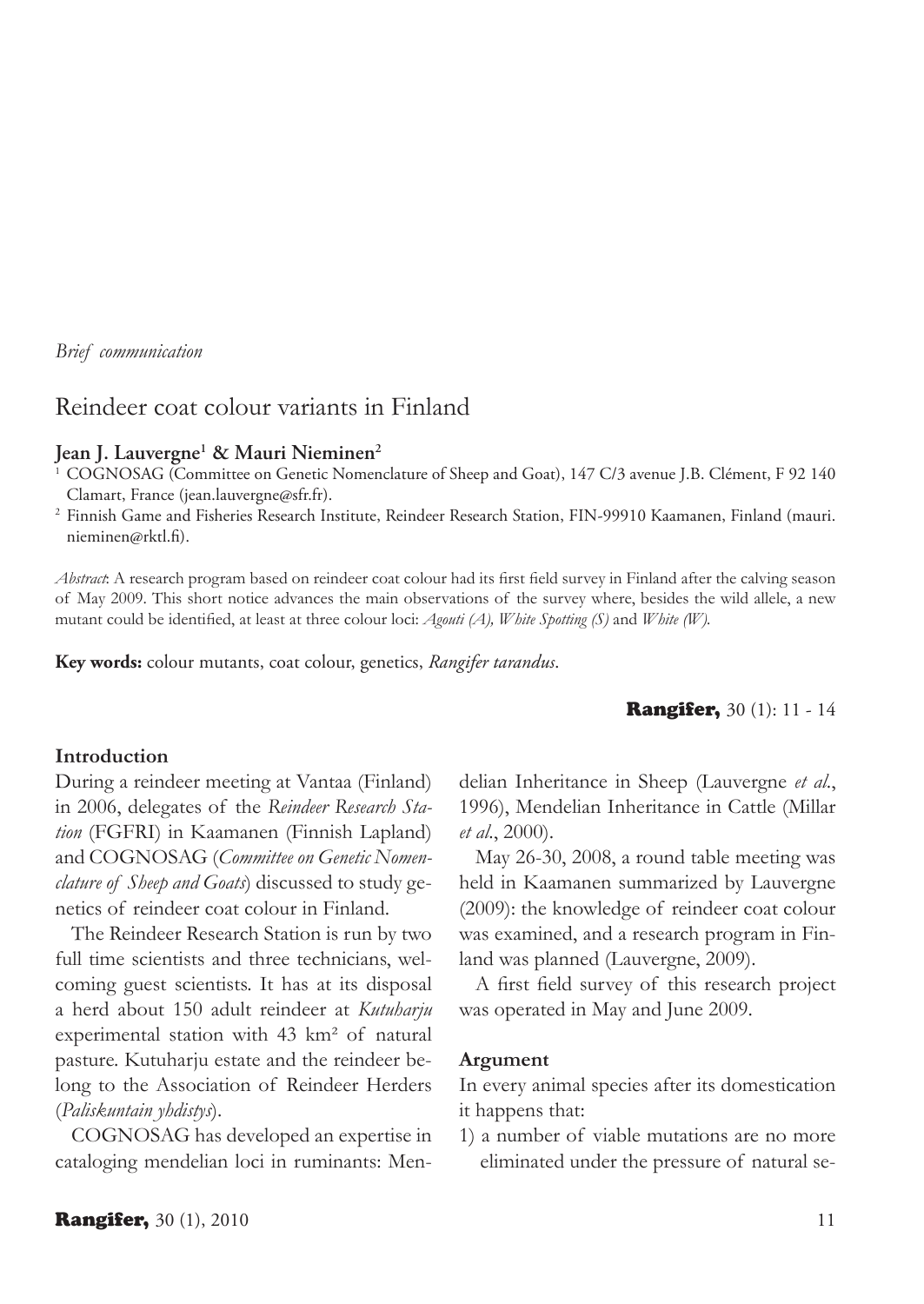

- Fig. 1a-d. Adult colour phenotype induced by different alleles<sup>1</sup>.
- a) allele *A+ (wild)* at the *Agouti (A)* locus;
- b) allele *Abf (badger face)* at the *Agouti (A)* locus;
- c) allele *Sp (piebald)* at the *White Spotting (S)* locus;
- d) allele *Wwh (white)* at the *Dominant White (W)* locus.

lection which is acting in the wild (Darwin, 1859, 1868; Geoffroy St Hilaire, 1861);

2) the mutations controlling coat or plumage colour are the most numerous mutations with visible effects to be maintained, illustrated in dogs (Sponenberg & Rotschild, 2001) and sheep (Sponenberg *et al.*, 1996).

1 Photos of the live animals are from the Kutuharju herd, 2008 (a, b), and the Napapiirin Porofarmi Oy, 2009 (d). The hide (c) of a typical piebald animal was discovered at the Napapiirin Porofarmi Oy, near Rovaniemi, 2009. Photos a-d: J.J. Lauvergne.

This property deserved to be proved in reindeer of which the domestication is believed to have started around one thousand years ago in different areas of Eurasia (Nieminen, 2005; Røed *et al.*, 2008).

## **Results of the 2009 field survey**

The program was carried out immediately after the spring calving season of May 2009 at the *Kutuharju* experimental herd and in several commercial herds near Rovaniemi in which living animals as well hides could be checked. Some colour pictures from the FGFRI archives were also checked.

Using the principle of comparative coat colour genetics in Mammals of Searle (1968) the field observations may be interpreted in terms of alleles segregating at the following loci:

Locus *A (Agouti).* The colour pattern of most adult reindeer was the so called *wild pattern* which is very common among Mammals,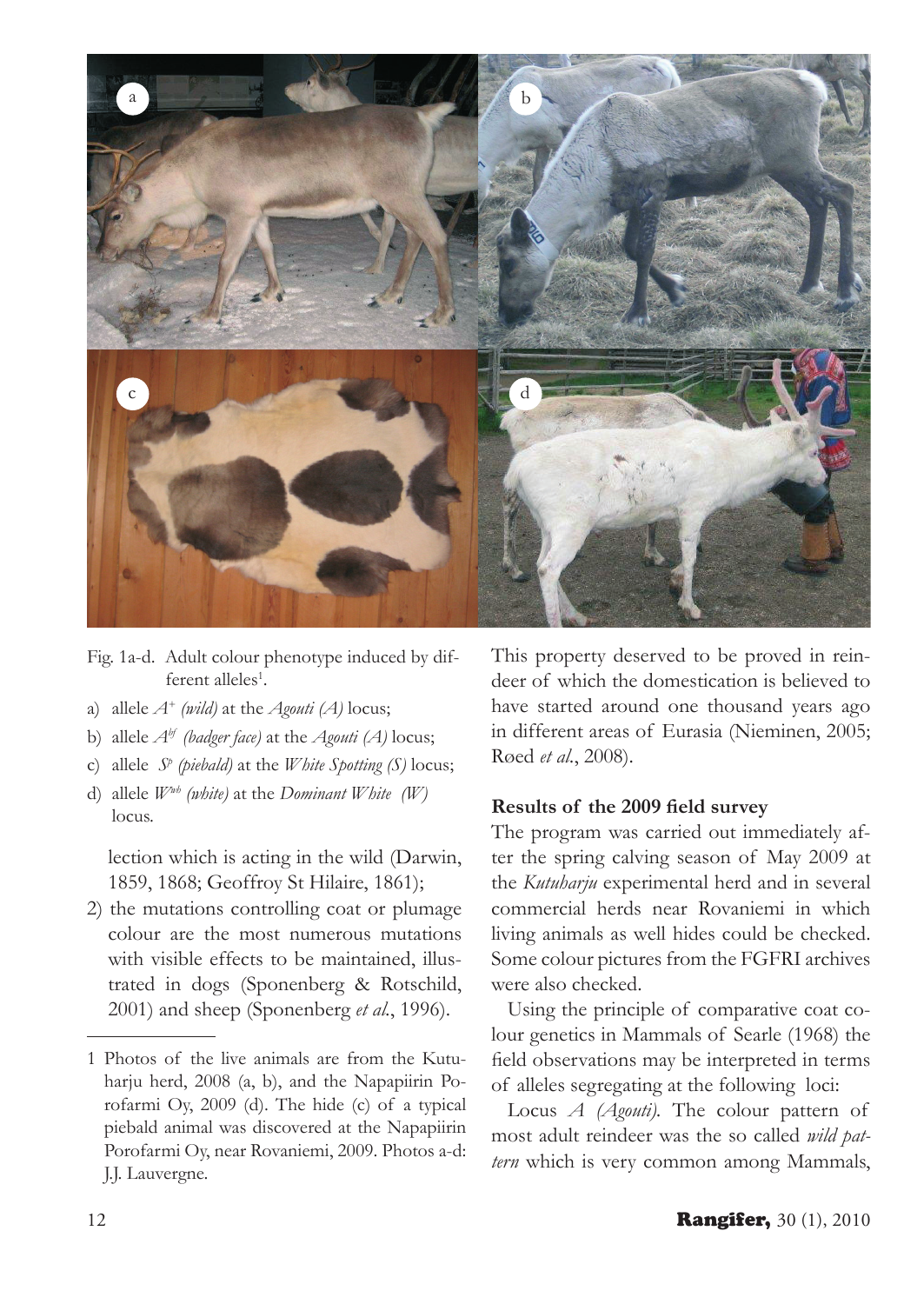with various kinds of striped hairs on the back and a white belly (Fig. 1a). One can postulate that this pattern is controlled by the *wild* allele *A+* at the *Agouti (A)* locus.

Several adult animals were carrying another well known pattern among ruminants called *badger face,* with a black belly, usually induced by the *badger face, Abf* allele at the locus *Agouti (A)* (Fig. 1b).

Locus *S (White spotting).* Some adult reindeer were presenting an irregular white design also very common among mammals (see, for example the *Holstein Friesian* cattle) usually induced by the *piebald Sp* allele at the *White spotting (S)* locus (Fig. 1c).

Locus *W (White)*. Totally white reindeer are commonly seen in Finland. They could carry the *white* allele *Wwh* usually described in Mammals at the *White (W)* locus (Fig. 1d).

Other colour patterns obviously induced by colour mutants could be observed more scarcely

- A dark pattern at *Agouti* or at *Extension (E)* locus ?
- A brown pattern at *Brown (B)* locus ?
- Several white designs with a variable expressivity already described by Delaporte (2002) in Norway and also present in Finland but their identification could not be made during the 2009 field survey.

## **Interpretation and conclusion**

Variants at three well known homologous loci in mammals could be already described in the few adult animals which were observed in the first field survey in which less than 300 animals could be checked alive or on pictures : *Agouti*  locus (with allele *A+* and *Abf*; *White spotting* locus (*S*) with alleles  $S^+$  and  $S^p$ , and *White* (*W*) locus with *W+* and *Wwh* alleles.

Mutants are probably segregating at other loci such as *A (Agouti), E (Extension)* or *B*  *(Brown)*. These observations fit well with observations in other domesticated ruminants species.

The number of colour mutants in Finnish reindeer is not that great (at three, perhaps six loci) compared to 18 coat colour loci having segregated in the dog (Sponenberg & Rotschild, 2001) and 11 in sheep (Sponenberg *et al.*, 1996) but reindeer is of a relatively recent domestication, perhaps 1000 years from now as seen above, compared to that of dogs and sheep, resp. 17 000 and 11 500 years BP (Vigne, 2004).

These results are encouraging but deserve to be confirmed by more extensive field surveys and by analysis of segregation data etc.

#### **References**

- **Darwin, C.** 1859. *On the Origins of Species by Means of Natural Selection*. John Murray, London. – *In*: J.W. Burrow. 1968. Darwin. The Origin of Species. Penguin Books Ltd, Harmonsworth Middlx, England (see § 1: Variations under domestication, 71-100).
- **Darwin, C.** 1868. *The variation of Animals and Plants under Domestication*. 2 vols. John Murray, London. VIII + 411pp, VIII + 486pp (see Vol. I, pp. 1-321, 2. ed., revised. John Murray, London).
- **Delaporte, Y.** 2002. *Le regard de l'éleveur de rennes (Laponie norvégienne), Essai d'anthropologie cognitive*. Peeters, Louvain, Paris, Sterling, Virginia. 336pp.
- **Geoffroy-Saint-Hilaire, I.** 1861. *Acclimatation et domestication des animaux utiles*. Quatrième édition entièrement refondue et considérablement augmentée. La Maison Rustique, Paris. 534pp. (see Section II: Variations subies par les animaux sous l'influence de la domesticité: 221-237).
- **Lauvergne, J.J.** 2009. Suivi de la domestication du renne en Scandinavie au moyen de gènes contrôlant la couleur du pelage [Studying progress in Reindeer domestication in Scandinavia using coat colour genes]. – *Les Amis du Muséum National d'Histoire Naturelle* N° 239, septembre 2009: 36-38.
- **Lauvergne, J.J., Dolling, C.H., & Renieri, C.** 1996. *Mendelian Inheritance in Sheep 1996* (MIS 96), CO-GNOSAG and University of Camerino, Clamart France and Italy. 214pp.
- **Millar P, Lauvergne J.J., & Dolling, C.H.S.** 2000. M*endelian inheritance in Cattle*. EAAP publication N° 101, Wageningen Pers. Wageningen. 590pp.